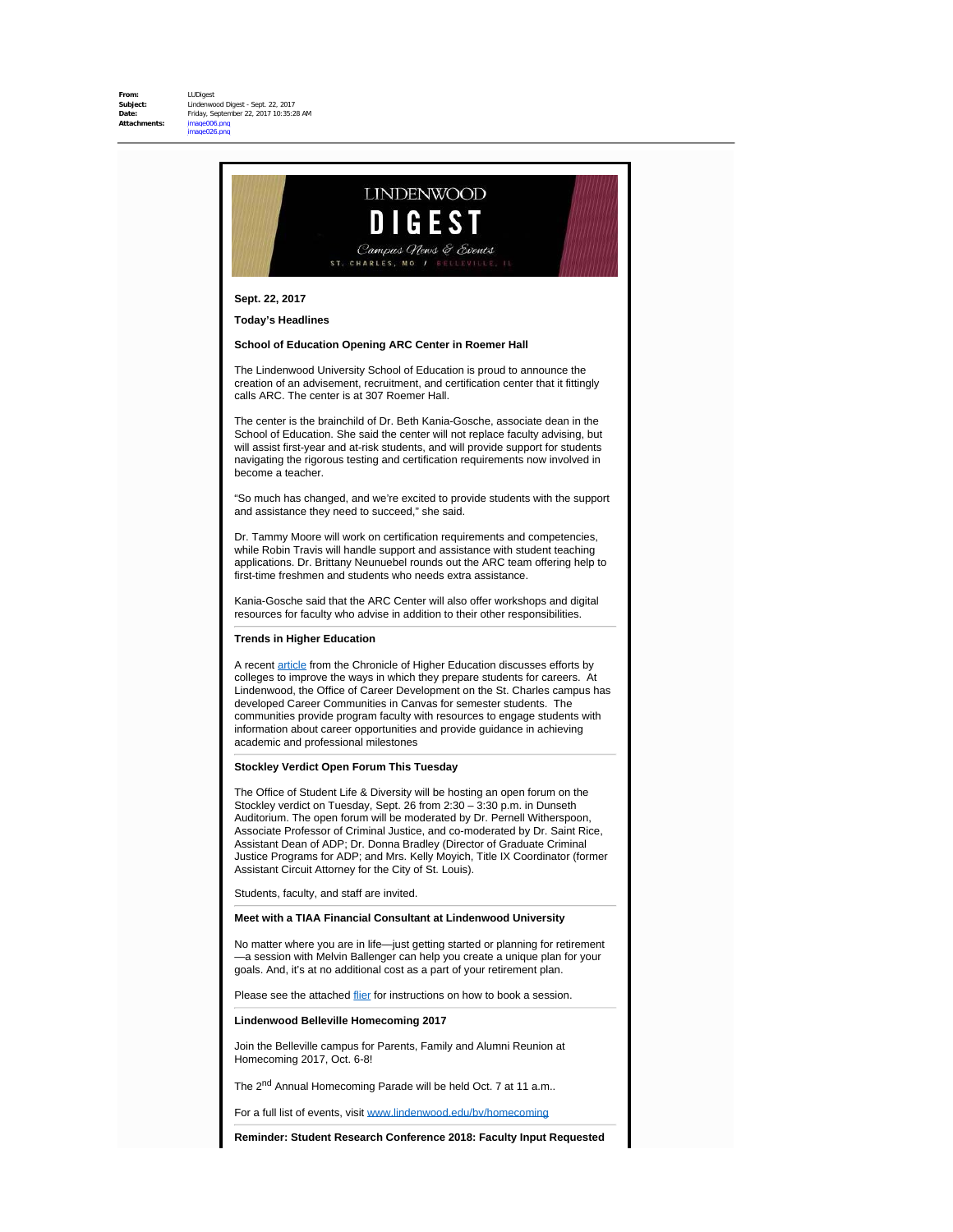The Student Research Conference will return for its sixth year in spring 2018. In the meantime, the Faculty and Student Scholarship Committee is requesting faculty input regarding the event in a [Qualtrics](https://lindenwood.az1.qualtrics.com/jfe/form/SV_bEeR9B6eOd4Kg6N) survey. Please respond to the survey by Friday, Sept. 22 by 5 p.m.

## **Assessment Tip of the Week: "Do You Know Your Assessment Committee?"**

The Assessment Committee provides oversight of the university's assessment program. The committee consists of representatives from each Academic School, Belleville campus, staff, and students. More information about the committee is provided [here](http://lindenwood.libguides.com/ld.php?content_id=15719820). [Minutes](http://lindenwood.libguides.com/assessment/leadership) from Assessment Committee meetings are posted on the Campus Leadership page of the Assessment Guide as well as in Canvas. Here are the current members of the committee: [Read](http://felix.lindenwood.edu/newsletter/2017_09/tip_sept22.pdf) more

## **HLC Fact of the Day: "HLC Assurance Argument: Subcomponent 2E1" (with specific focus on "IRB")**

In the HLC Criteria for Accreditation, Subcomponent 2E1 says:

*The institution provides effective oversight and support services to ensure the integrity of research and scholarly practice conducted by its faculty, staff, and students.*

In our Assurance Argument being prepared for HLC, and in support of the 2E1 standard, this is what we say regarding "IRB" (Institutional Review Board): [Read](http://felix.lindenwood.edu/newsletter/2017_09/fact_sept22.pdf) more

# **Busy Weekend of NCAA Sports On Lindenwood's Campus**

Lindenwood sports fans will have plenty of action to choose from this weekend as the Lions and Lady Lions host seven sporting events throughout the weekend.

The women's volleyball team begins MIAA play on Friday with a 6 p.m. match against Missouri Western. The Lady Lions also take on Northwest Missouri on Saturday at 2 p.m. The field hockey team also plays Friday and Saturday. On Friday, it has an ECAC showdown with Mercy at 5 p.m., followed by a nonconference game on Saturday against Queens which starts at noon.

Both soccer teams will also be in action at Hunter Stadium. The women's team will take on Northwest Missouri on Friday night at 7:30 p.m. in a nonconference contest. On Sunday, the soccer teams have a doubleheader starting as both teams start MIAA play. The men's team will take on Upper Iowa at 1:30 p.m., followed by a women's game versus Missouri Western at 4 p.m.

Admission to all of this weekend's contest is free.

### **Stand Up to Cancer Game Tonight**

Good afternoon everybody,

For those that don't know me, my name is Drew Hill and I am an Event Coordinator in the athletics department here at Lindenwood. This Friday night we are having a Stand Up To Cancer event at the women's soccer game. I am reaching out to you because you are all leaders of various departments and organizations on campus. My goal is to get the information about our event out to as many people as possible. I would love it if you could help by just passing this information along to as many people as you can through word of mouth. We have invited kids from Camp Rainbow, a local organization that supports kids with cancer, to the game on Friday. I want to make this night something that they'll remember, and I think the more people that are there will help make that possible. Please see the [flier](http://felix.lindenwood.edu/newsletter/2017_09/standuptocancer.jpg) with all the details about the event. If you could share the information with as many people in your department/organization as possible it would be greatly appreciated. I hope to

see you all tonight!

# **Special Pricing Available for Marvel Universe Live**

The world's best superheroes are coming to St. Louis Oct. 26-29 in a brand new action packed [spectacular](http://felix.lindenwood.edu/newsletter/2017_09/marvel.pdf) at Chaifetz Arena! Exclusive value rates are available for Lindenwood University Employees! Call today to go over special pricing and place your order: (866) 248-8740 Option 2

Marvel fans, assemble for this live, action-packed, legendary battle to defend the universe from evil. Spider-Man, the Avengers and many more join forces in a race against time to defeat Loki in his eternal quest to crown himself ruler of Asgard and Earth. This all new show unites some of Marvel's greatest Super Heroes including Iron Man, Captain America, Thor, Black Panther, Hulk and Black Widow against some of the most threatening villains that the universe has to offer. Their journey sparks new feuds with old foes, pitting student against mentor, sister against sister and brother against brother. Witness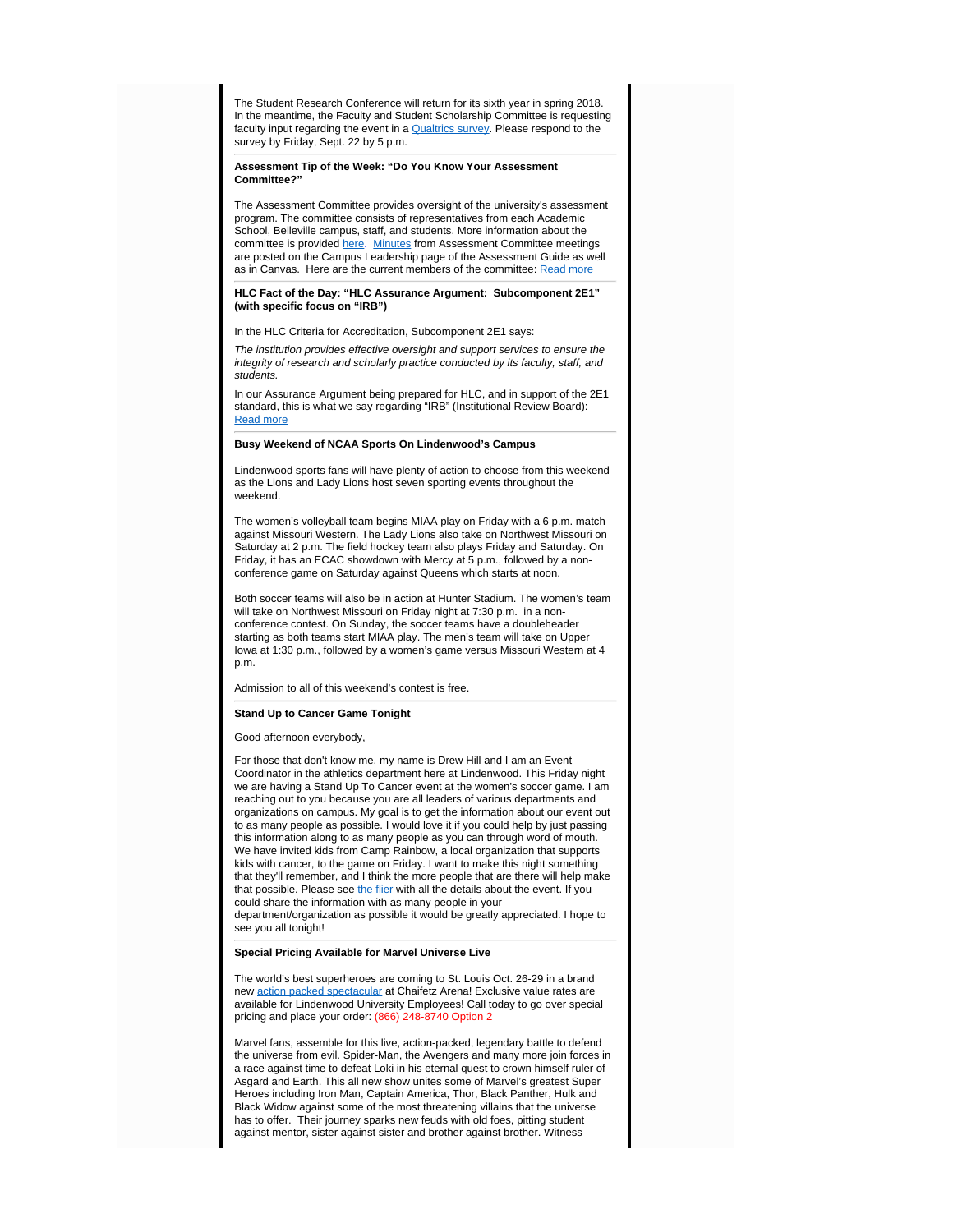cutting-edge special effects, aerial stunts and video projection in this incredible adventure. Fans of all ages will be immersed in the Marvel Universe and experience it all with their family…LIVE! Check out our new show [here!](https://www.youtube.com/watch?v=WpCRWMXfXtQ)

Deadline to Order: Tuesday, October 24, 2017 at 11:00 AM CDT ORDERING DEADLINES ARE STRICTLY ENFORCED. Facility fees and a processing fee will apply.

#### **Lindenwood Freshman Council Created**

First-Year Programs is excited to roll out a new engagement opportunity for first year students. The *Lindenwood Freshmen Council* has been created to provide first-year students a voice and hand in planning and implementing signature programming for the Class of 2021. The *Lindenwood Freshmen Council*, made up of representatives from LNO courses, seeks to build community and increase educational success amongst all Lindenwood freshmen. Any University staff or faculty member wanting to work with the Council to create programming for the freshmen class should email [DScarlett@Lindenwood.edu](mailto:DScarlett@Lindenwood.edu)!

## **Digital Organization Training**

A Digital [Organization](http://felix.lindenwood.edu/newsletter/2017_09/digitalorgflyer.pdf) Training session presented by Jennifer Stewart of Personal Assistance Services will be offered Oct. 2 at 3 p.m. in the LARC Theater, Room 343. Feeling overwhelmed with the number of emails coming into your email inbox? Having difficulty staying productive while on your computer? This presentation will help you organize, prioritize, and learn the secrets of digital organization and productivity! [Reserve](https://www.eventbrite.com/e/digital-organization-tickets-37702578427) your seat today! Space is limited to 87 people.

## **Dark Carnival Oct. 25**

It's that time of year again! The Lindenwood Dark Carnival is right around the corner on Oct. 25! Mark your calendar, as this will be the best year ever: more booths, more food, great music, and great prizes!

Volunteer opportunities abound-please sign up at: <http://www.lindenwood.edu/dark-carnival/volunteer-registration/>

We would love 100% department participation and there will be winning prizes. For questions regarding volunteer opportunities please contact Cheryl Delaporta at [cdelaporta@lindenwood.edu](mailto:cdelaporta@lindenwood.edu).

#### **Dissertation Defenses**

Doctoral Candidate: Stefanie Marie Limpert Chairperson: Dr. Robyne Elder Title: "A Qualitative Study of Learning Spaces at a Midwest Elementary School and its Relationship to Student Attitudes about Reading" Date: Friday Sept. 29, 2017 Time: 9 a.m. Place: Roemer 219

Doctoral Candidate: Steven Michael Smith Chairperson: Dr. Sherrie Wisdom Title: "The Relationship Between Political Affiliation and Student Achievement in the Areas of Reading and Mathematics, with Respect to Black Students " Date: Friday Oct 13, 2017 Time: 8 a.m. Place: Roemer 219

**Participants, Convertibles and Drivers Needed for 2017 Homecoming Parade**

The Homecoming Committee is in need of convertibles and drivers for the Homecoming Parade taking place on Saturday, Oct. 14, from 10:30 -11:30 a.m. Please contact Nikki Cornwell at [ncornwell@lindenwood.edu](mailto:ncornwell@lindenwood.edu) if you are available to provide a car, driver, or both. Convertibles will need to be able to transport two people (other than the driver). Thanks so much in advance for your help with this important event!

### **Parking on Watson Street to be Restricted at Start of Semester**

Due to a water project by the City of St. Charles northeast of the St. Charles campus, parking on Watson Street will remain restricted at the start of the semester until that portion of the project is completed. All students and employees are encouraged to give themselves extra time in the morning to find available parking. Nearby lots include the Roemer Hall and Harmon Hall lots and the parking lot of the Presbyterian Church at Sibley and Gamble Streets.

Updates will be posted when they become available.

**Recent Editions**